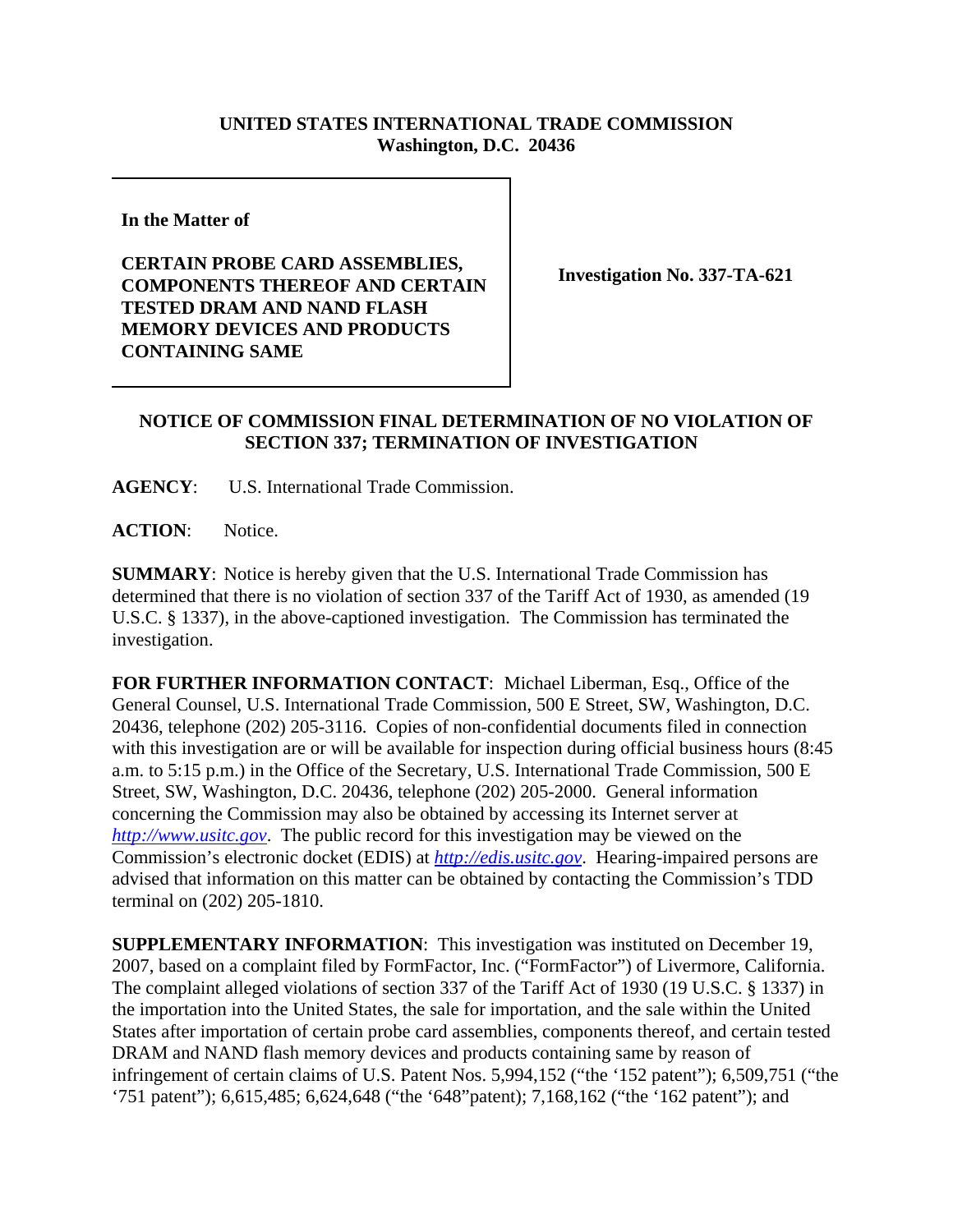7,225,538. The complaint named Micronics Japan Co., Ltd.; MJC Electronics Corp.; Phicom Corporation; and Phiam Corporation as respondents (collectively, "Respondents"). Subsequently, the '162 patent was terminated from the investigation.

On December 5, 2008, respondents Phicom Corp. and Phiam Corp., (collectively, "Phicom") jointly filed a motion for partial summary determination that claims 20 and 34 of the '648 patent are invalid as indefinite under 35 U.S.C. § 112. On February 11, 2009, the ALJ granted the motion in an ID (Order No. 46). The ID determined that claims 20 and 34, and any asserted claims depending therefrom, are invalid. Complainant FormFactor filed a petition for review of Order No. 46, which Respondents and the Commission investigative attorney "("IA") opposed. On March 11, 2009, the Commission determined to review Order No.46.

The evidentiary hearing in this investigation was held from February 24, 2009, through March 6, 2009. On June 29, 2009, the ALJ issued an Initial Determination on Violation of Section 337 and Recommended Determination on Remedy and Bond, finding no violation of section 337. All parties to this investigation, including the IA, filed timely petitions for review of various portions of the final ID, as well as timely responses to the petitions.

On September 17, 2009, the Commission determined to review the final ID in part, and issued a Notice to that effect. 74 *Fed. Reg*. 47822 (September 17, 2009). In the Notice, the Commission set a schedule for the filing of written submissions on the issues under review, including certain questions posed by the Commission, and on remedy, the public interest, and bonding. The parties have briefed, with initial and reply submissions, the issues under review and the issues of remedy, the public interest, and bonding.

On review, the Commission has determined as follows.

(1) With respect to the '751 patent:

(a) to reverse the ALJ's determination that Japanese Patent Application Publication H10-31034 to Amamiya et al. (RX-166) does not anticipate the asserted claims of the '751 patent under 35 U.S.C. § 102;

(b) to reverse in part the ID's conclusion that, *inter alia*, Phicom's accused products do not infringe claims 1-3, 12, 24, and 25 of U.S. Patent No. 6,509,751, *see* ID at 197, and, accordingly, to modify the ID's conclusion of law at issue by substituting the following: "Respondent Micronics' accused products do not infringe claims 1-3, 12, 24, and 25 of U.S. Patent No. 6,509,751 in violation of 35 U.S.C. § 271(a). Respondent Phicom's (old) Type B and Type C accused products infringe claims 1-3, 12, 24, and 25 of U.S. Patent No. 6,509,751 in violation of 35 U.S.C. § 271(a); Phicom's new Type B and Type C accused products do not infringe."